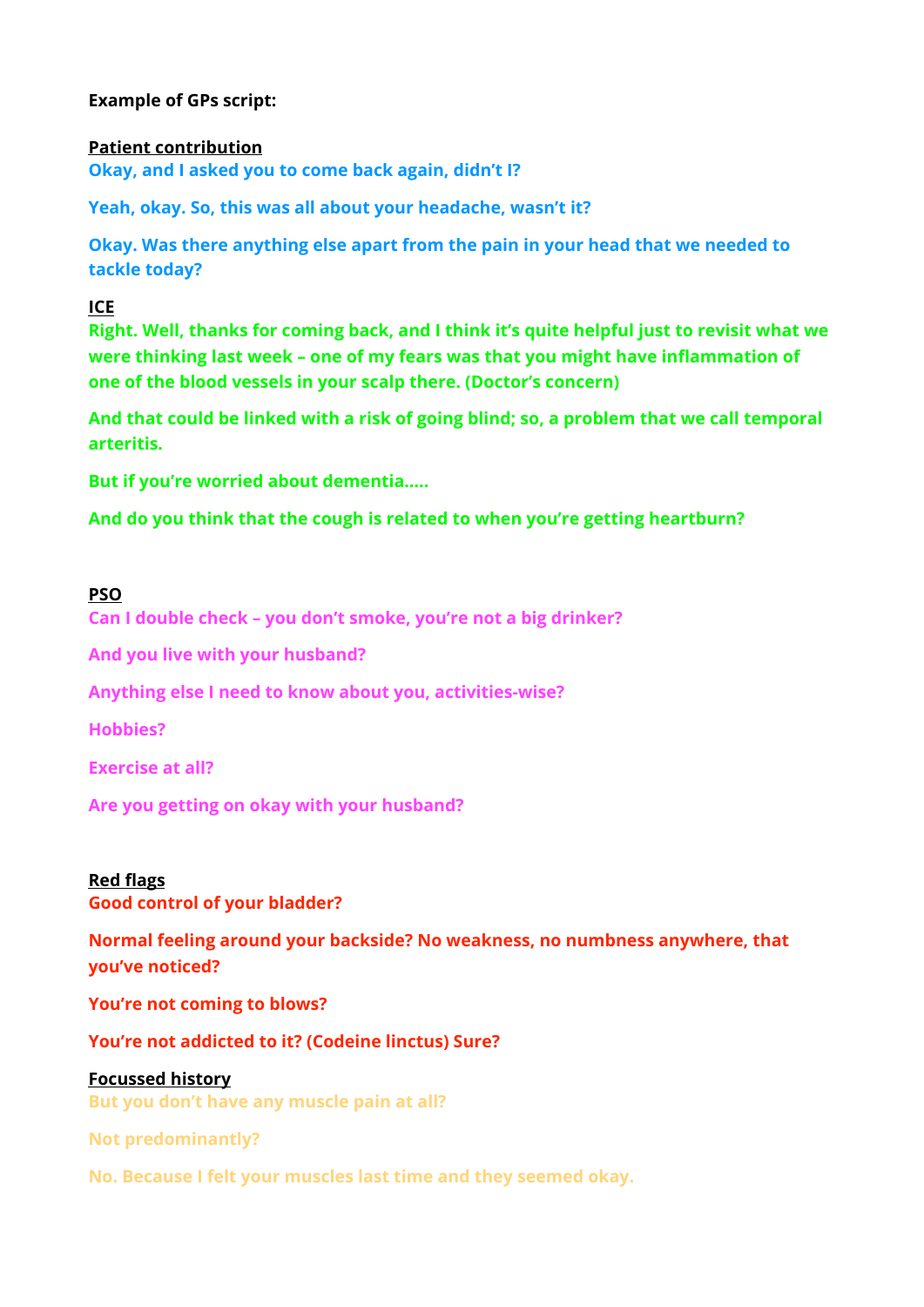**Okay, and when does that come on?** 

**No swollen joint?** 

**And how are you in yourself?** 

**Give me a score out of ten for that pain in your head.** 

**So, we'll have a think about that as well. But you have been taking three of the prednisolone a day, since I saw you last time?** 

**Just going back to that issue you had with that cough as well…** 

**And do you think that the cough is related to when you're getting heartburn?** 

**You mentioned that you're prone to congestion in your nose, and we looked up your nose before, and there's no nose polyps.**

## **Focussed examination**

**And you mentioned the possibility of sciatica, but if I straighten your leg there and lift it, there's no pressure on your sciatic nerves – so that seems to be okay at the moment.** 

**Your muscles aren't sore when I'm pressing on there? That's lovely. They're not sore there at all, and when I just gently brush your scalp, that's not sore at all when I'm doing that?** 

**And the same on the other side?** 

**Your story's an interesting one, okay. You're not particularly tender when I'm brushing against that?** 

**But if you're worried about dementia, then I can perhaps do a couple of screening tests to check that that's not an issue?** 

**Your mood's okay?**

## **Identify problem and explain diagnosis**

**And that could be linked with a risk of going blind; so, a problem that we call temporal arteritis. So, I was trying to rule that one out, with doing tests and also giving you some treatment.** 

**So, I was trying to rule that one out, with doing tests and also giving you some treatment.** 

**So, that's reassuring. Your blood test was reassuring, too.** 

**There's nothing that's suggesting that, okay? (Regarding a fear of cancer or dementia.)** 

**But if you're worried about dementia, then I can perhaps do a couple of screening tests to check that that's not an issue?** 

## **Check understanding**

**Any questions?** 

## **Develops management plan / shares management plan**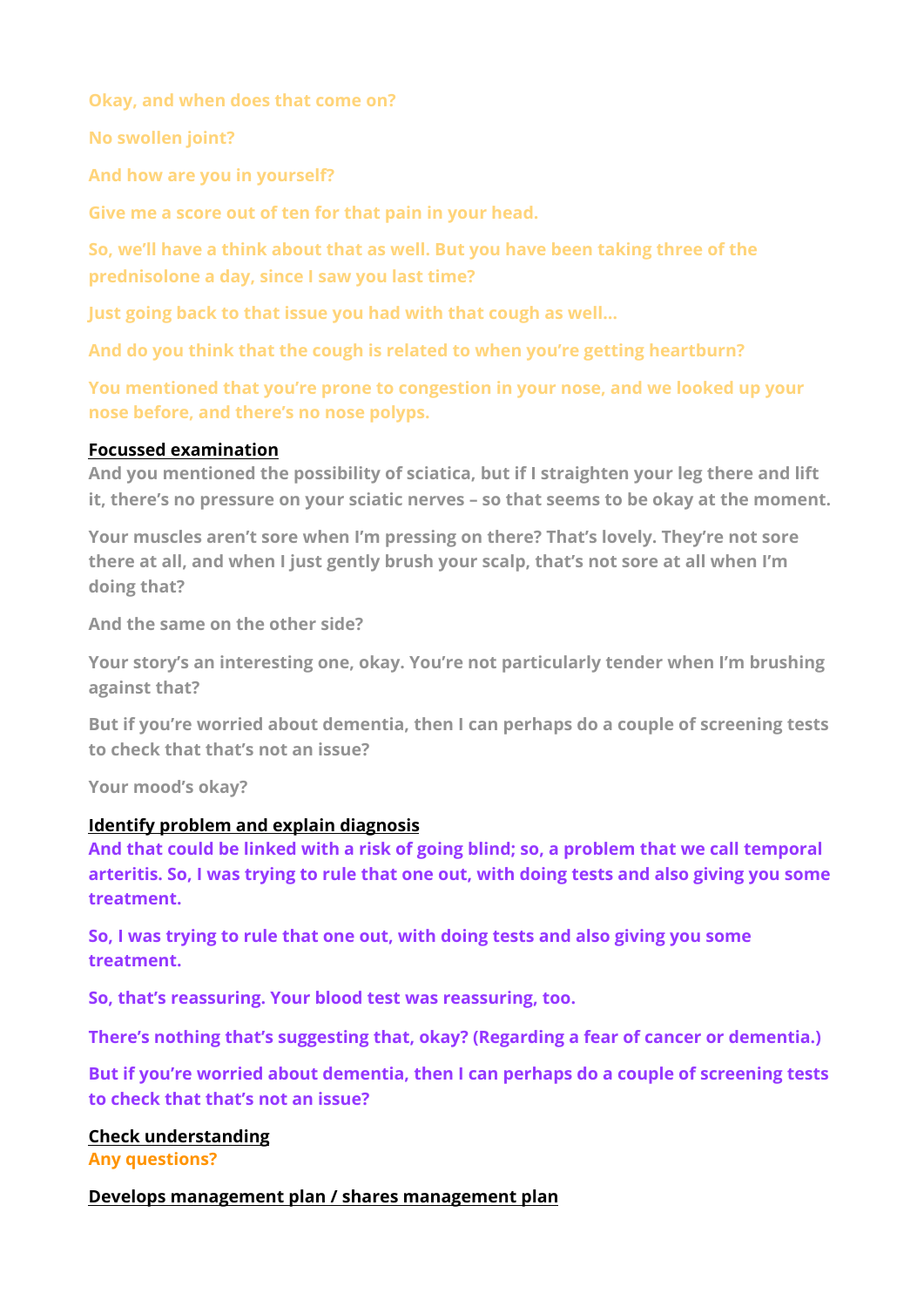**The last thing I want to do is to cause harm with any medication that I'm using, so I'm going to suggest at the moment that we suspend the prednisolone, and you don't use anything for it, for the moment.** 

**The risks of this going on to produce blindness are remote in the extreme, bearing in mind that there's not very much to find on you today.** 

**Alright, well, one thing that you could do if you wanted, to help you with that nasal congestion and also that tickly cough, would be a steroid – and that would be a much more healthy direction to take than swigging the codeine regularly.** 

**That's where you have more symptoms, and that'll tend to be when you're getting a post-nasal drip, so you're getting a bit of gunge coming down the back there.** 

**Some people prefer to use a steroid spray, and that can help. Some people that get gunge coming down the back of their nose find that washing it out with saline works.** 

**Is that something that you would be interested in doing?** 

**Try and keep a lid on this codeine thing that you've got going on.** 

**So, I'll give you the instructions about how to make up the saline; you're probably also going to have to get a little squeegee bottle or a little neti pot.** 

**You can buy those on the internet, and sometimes the chemist stock them as well.** 

**It's a bit like a watering can – what you're basically doing is flushing out your nostril.** 

**So this is the recipe. It includes a bit of salt, and it includes a little bit of bicarbonate of soda as well. There's the recipe for you, all right.** 

**And that can often make quite a substantial difference if it's gunge that's coming back, but if it's general congestion and no gunge; then a steroid might be the way to go, so let me know if you want to give that a go as well.** 

**So we're going to stop the prednisolone.** 

## **Safety net and follow up**

**But if it's continuing to be a problem, I'd like you to come back and see me again.** 

**Particularly if it's sore and throbbing all the time.** 

**But there's always a room for things changing, so why don't we just keep an eye on you. So, if you're getting throbbing that's there all day, let's see you urgently. If it's coming and going and it's worse than it has been, then we'll give you another opinion. The blood test was reassuring.** 

**You're going to come back and see me again urgently if you're getting throbbing there all day, and it's very tender – but otherwise, I think we can be quite reassured that you've got no major problems with your blood vessels there at all.** 

**Okay. So, give this a go for a couple of months, it'll often help you have less gunge, but it will - immediately after doing it, you'll find that your nose drips.**